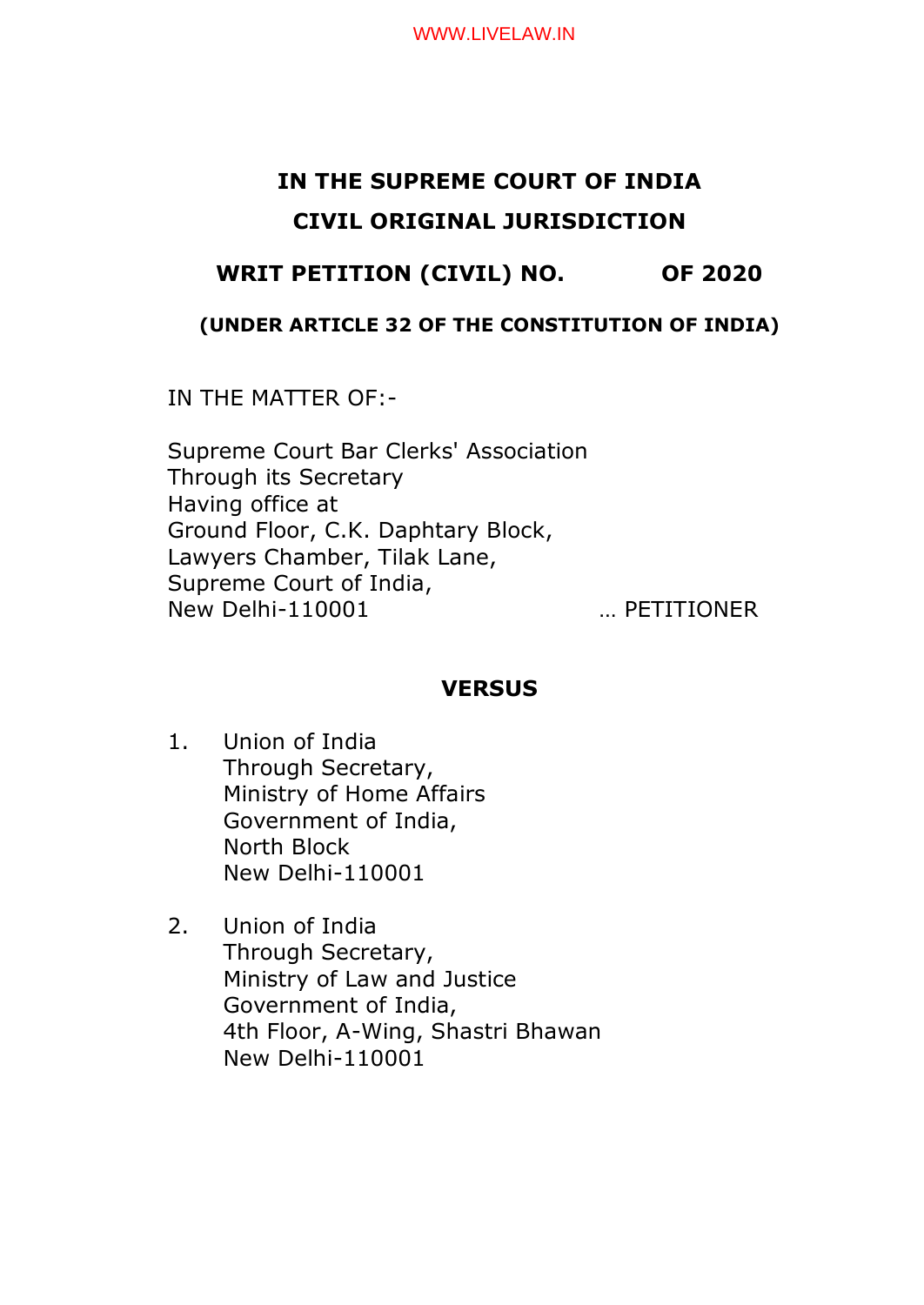- 3. Bar Council of India Through its President Having office at 21,Rouse Avenue Institutional Area Road Near Bal Bhawan, Rouse Avenue, Mata Sundari Railway Colony, Mandi House, New Delhi-110002
- 4. Supreme Court Bar Association Contesting Through it's President ... Respondents Supreme Court Main Building, New Delhi

To,

Hon'ble the Chief Justice of India and

His Companion Justices of the

Hon'ble Supreme Court of India

the humble petition of the

Petitioner named above

# **MOST RESPECTFULLY SHEWETH:**

1. The present Writ Petition under Article 32 of the Constitution is being filed by the Petitioner seeking an appropriate writ, order or direction in the nature of mandamus or such other writ as this Hon'ble Court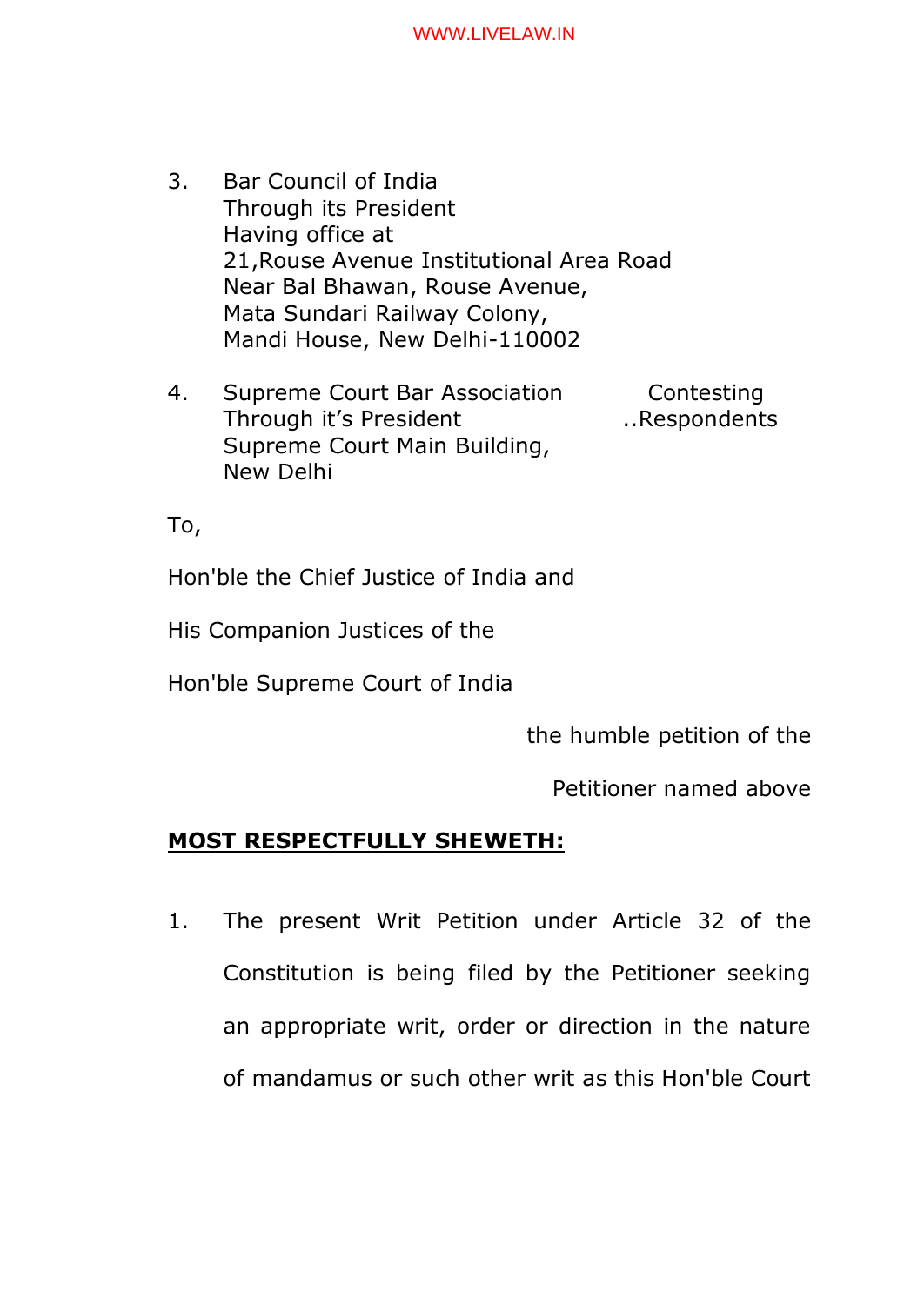may deem fit directing the Respondents to disburse a sum of Rs. 15, 000/- per month to the Members of the Petitioner Association from the month of June 2020 till normalcy is restored in functioning of this Hon'ble Court.

- 2. The Petitioner states that the Petitioner has not filed any other Writ Petition before this Hon'ble Court or before any High Court or before any other courts or any authority, seeking the same and/ or similar relief as prayed for by the Petitioner in this Writ Petition.
- 3. The Petitioner is directly approaching this Hon'ble Court invoking the extra ordinary jurisdiction of this Hon'ble Court under Article 32 of the Constitution as there is a violation of the Article 21 of the Constitution of the members of the Petitioner Association.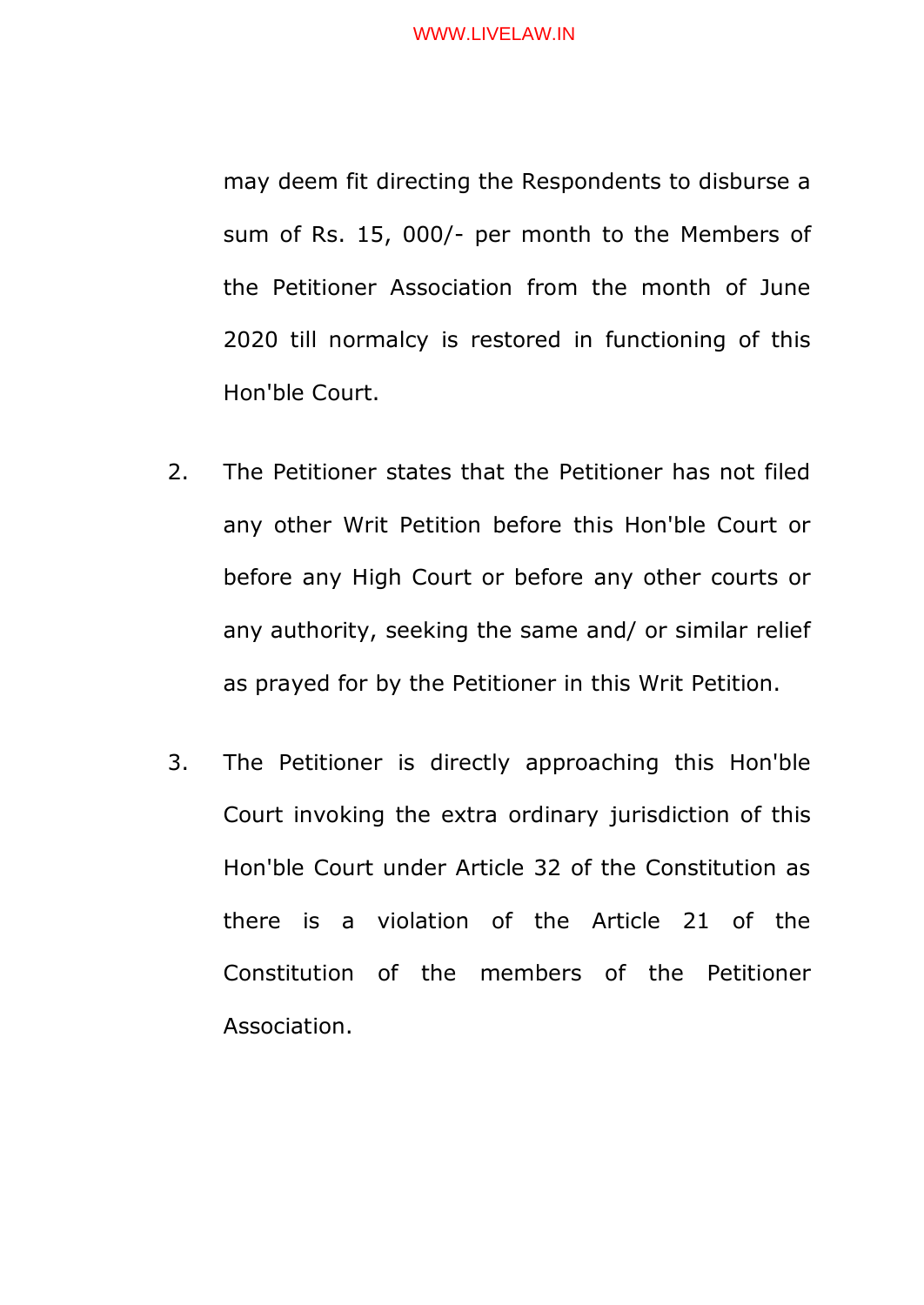- 4. The Petitioner association is a registered association under Societies Registration Act bearing registration no. 3970/1968-1969. Copy of registration certificate is annexed as **Annexure P1**. (pg.
- 5. The Petitioner Association was set up in the year 1968-1969 with the following aims and objectives [We have to put detail). Copy of Resolution dated 13.05.2020 passed by the Petitioner Association is annexed herewith as **Annexure P2.** (pg.
- 6. As of 31.03.2020, total membership of the Petitioner Association is the members of the Petitioner Association are all clerks, who are working in the offices of the advocates of this Hon'ble Court. The members of the Petitioner Association assist the Ld. Advocates in filing cases before the Registry of this Hon'ble Court, curing the defects, obtaining certified copies of judgments, assisting the Ld. Advocates with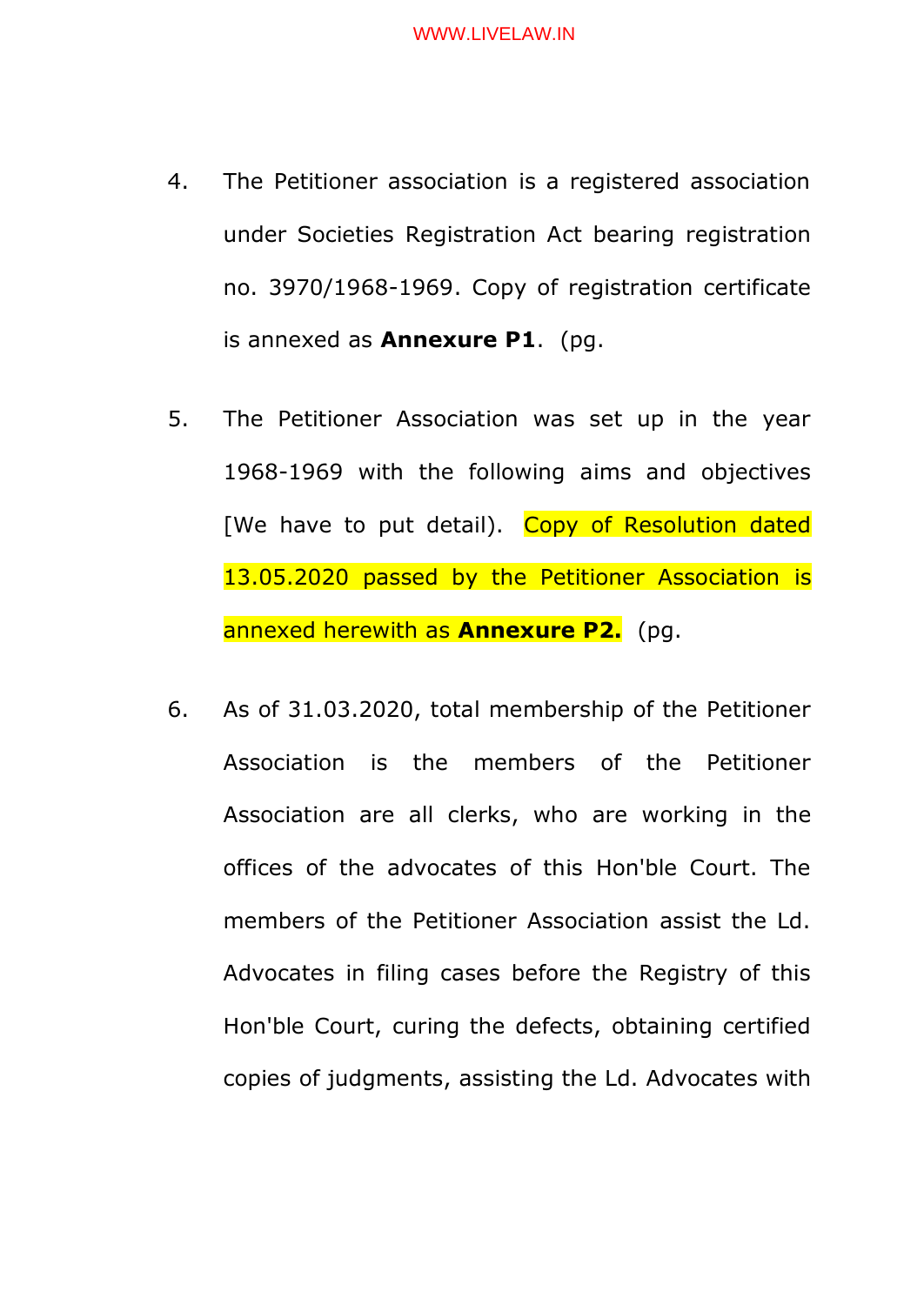books and files during the hearings and office work. Needless to mention that members Petitioner Association perform a vital function in the justice dispensation system of this Hon'ble Court.

- 7. Thoughts, a number of clerks are in the employment of the advocates, a large proportion of the income of the members of the Petitioner Association is directly linked to the filing of cases.
- 8. However, since 24h March, 2020, after the National Lock Down was declared by the Government of India, the clerks of this Hon'ble Court has been facing severe financial crunch. Due to the fact that for last 2 months hardly any case was filed. The income which was generated due to filing of cases has completely disappeared. Most of the members of the Petitioner Association had very little or no savings and, therefore, only after a few days of the lock down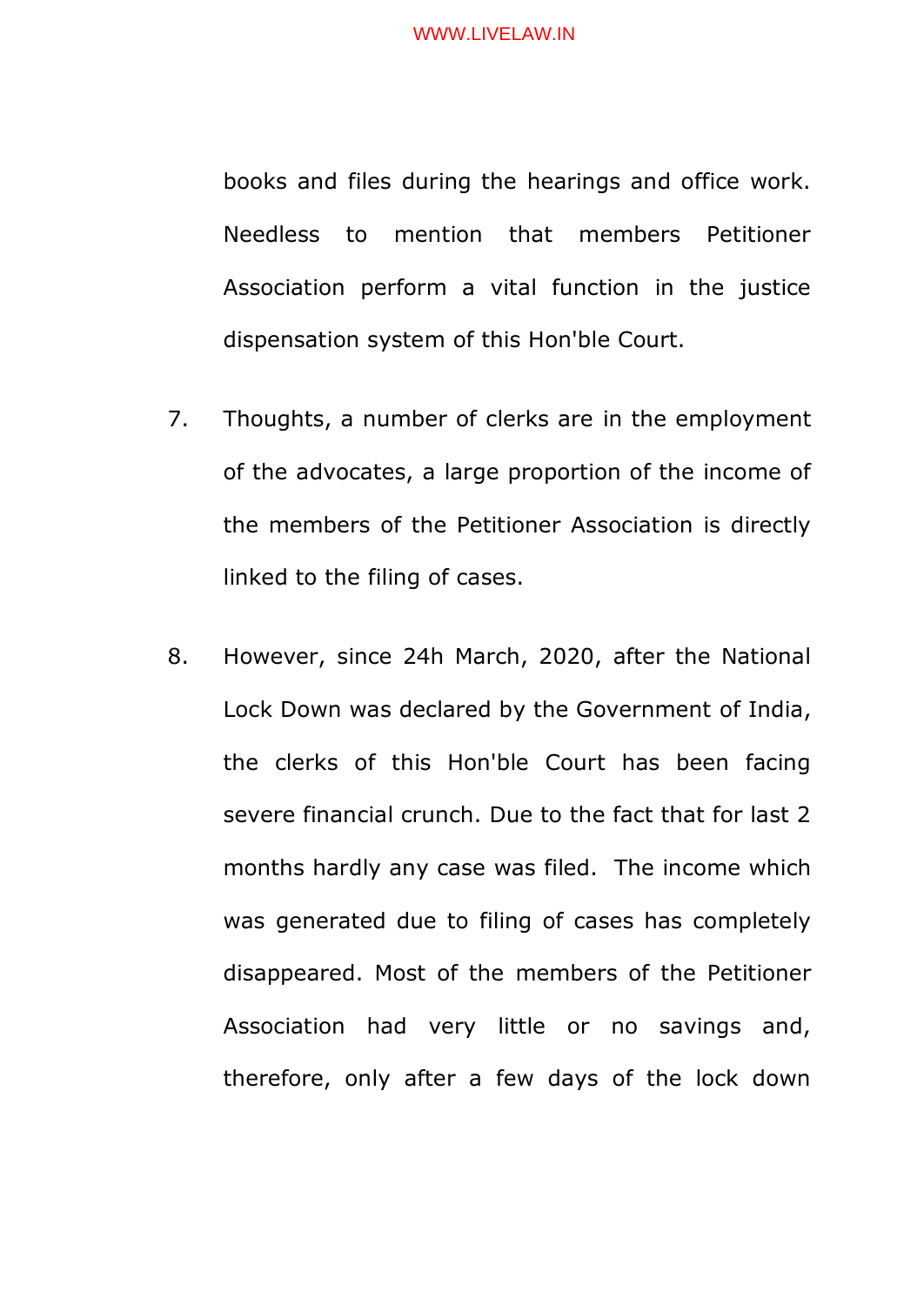started suffering financially. In fact, the advocates themselves lost their earnings and after initial support in the month of April, 2020, some are unable to pay the monthly salary.

9. Pertinently, the members of the Petitioner Association have received no financial aid or support from their respective States and have also not been covered under any specific scheme or Yojna as formulated by the Union. The Union had announced a 20 crore financial aid pack in the month of May, which covers small scale industries, migrant workers and other financially distressed groups of persons, however, no such scheme has been formulated for the members of the Petitioner Association and other similarly placed persons, in the profession of "Clerk", which is prevalent all over India. These members are an integral and indispensable part of our legal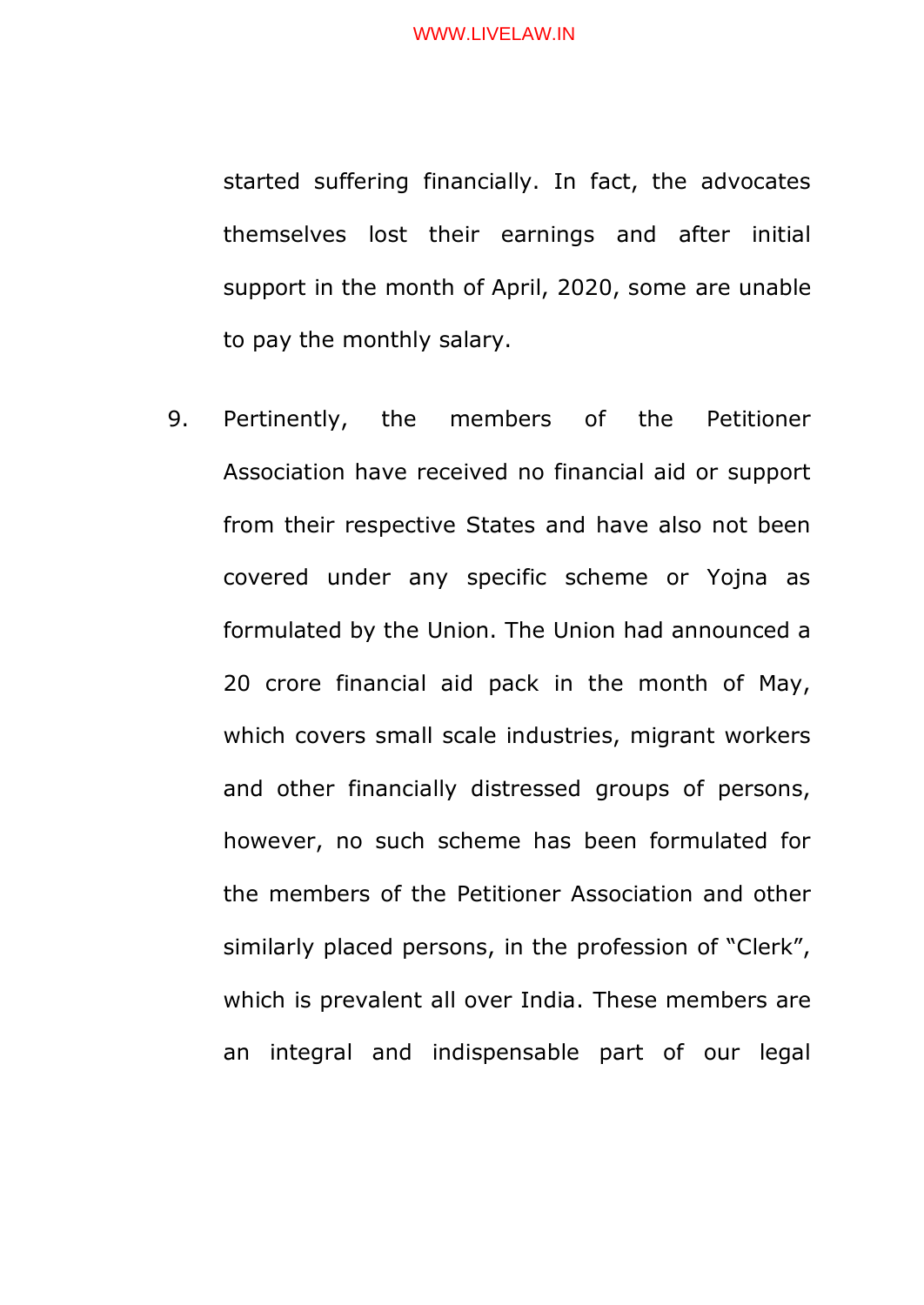system and their survival must be given utmost importance.

- 10. The members of the Petitioner Association appealed before individual practitioners and the AOR group and a sum of Rs. 1,25,000/- was received by a few members of the Petitioner Association at Rs. 5,000/ each, which was distributed amongst some of the needy members of the Petitioner Association. Copy of the payments made to various clerks in the month of April and May, 2020 is annexed herewith as **Annexure P4**. [Pg.
- 11. The Petitioner Association was hopeful that normal functioning of the Courts would resume in the 1 "week of June, 2020, when lock down was lifted. However, even till today, there is no work for most of the clerks. In fact, a number of clerks cannot even travel to Delhi since they live in satellite town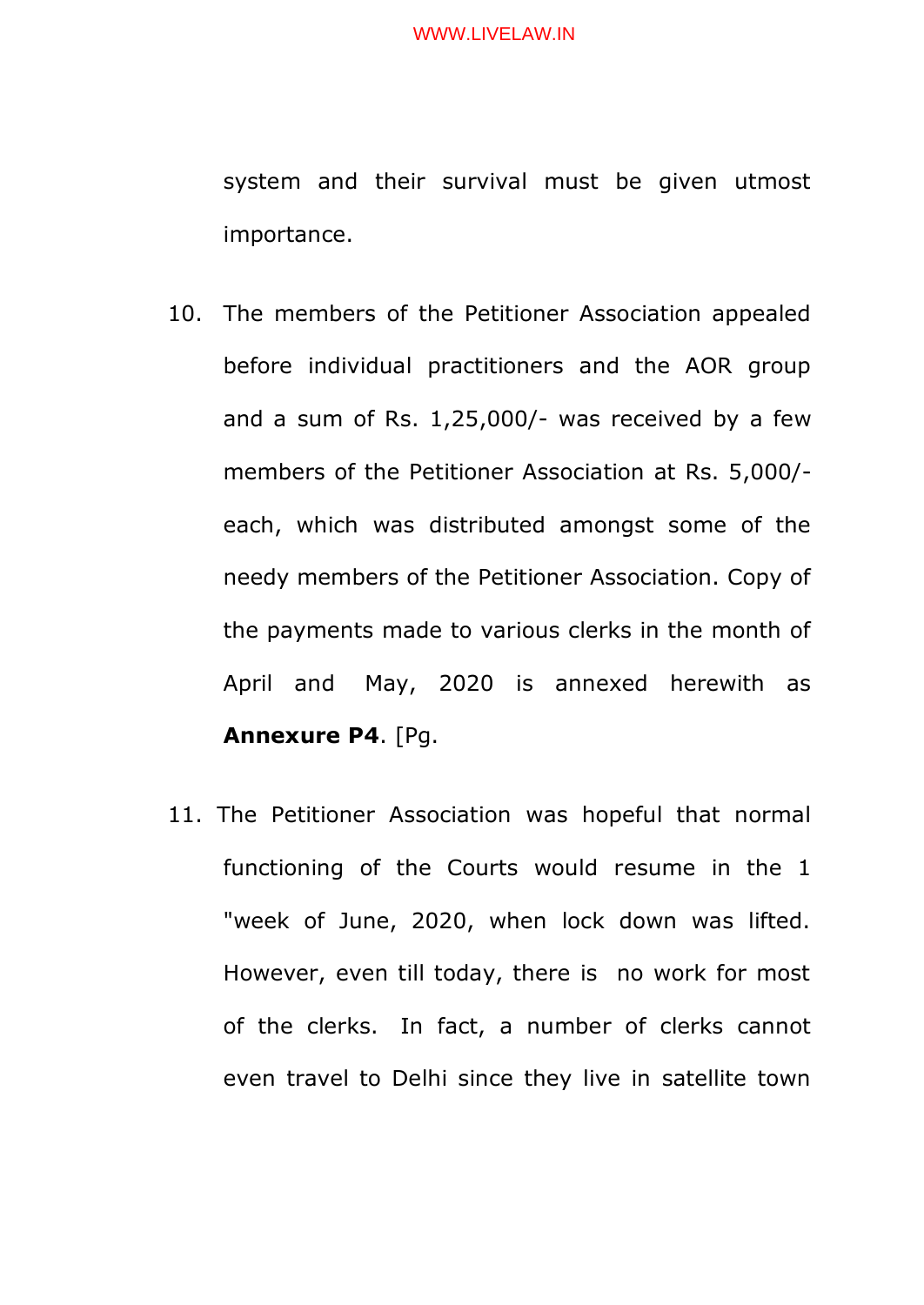like NOIDA, Faridabad, Ghaziabad etc. In such circumstances, when large number of clerks are facing livelihood issues and there is no possibility of normalcy being restored in the near future, the Petitioner Association on behalf of its members / clerks is approaching this Hon'ble Court having no option and no other remedy.

12. The Hon'ble High Court, New Delhi, considered the same issue as raised herein in W.P. (C) No. 3695 of 2020. The Hon'ble High Court vide Order dated 23.06.2020 put up the said matter for further consideration on 01.07.2020. A true copy of the Order dated 23.06.2020 passed by this Hon'ble Court in W.P. (C) No. 3695 of 2020 is annexed herewith and marked as **Annexure P5.**

### **G R O U N D S**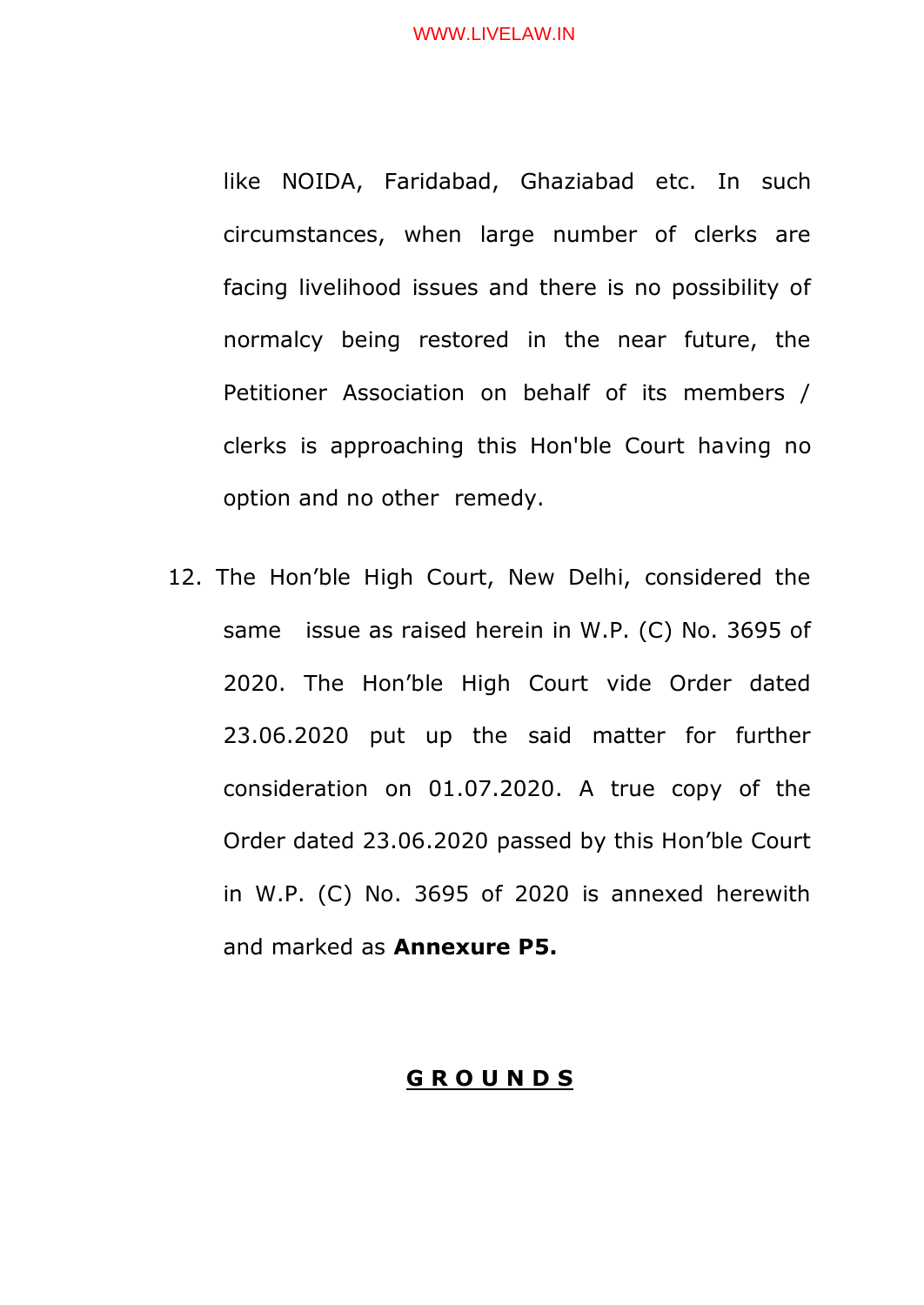A. Because the respondent/Union of India is under a constitutional obligation under Art 21 of the Constitution of India to pay compensation to the Advocate's clerks because, their present miseries from loss of income have arisen only due to the lockdown ordered by the Union Govt under the Disaster management Act of 2005. The Union Govt owes a duty of care to both in protecting the health of people at large and as well as livelihood of every individual or citizen including the Advocate's clerks represented by the petitioner association. The health of people cannot be protected by causing uncompensated miseries to individuals particularly the low income people like the Advocate's clerks. The Sec 11 of disaster management act of 2005 contemplates for framing of national plan to redress these grievances. But no such plan has been framed.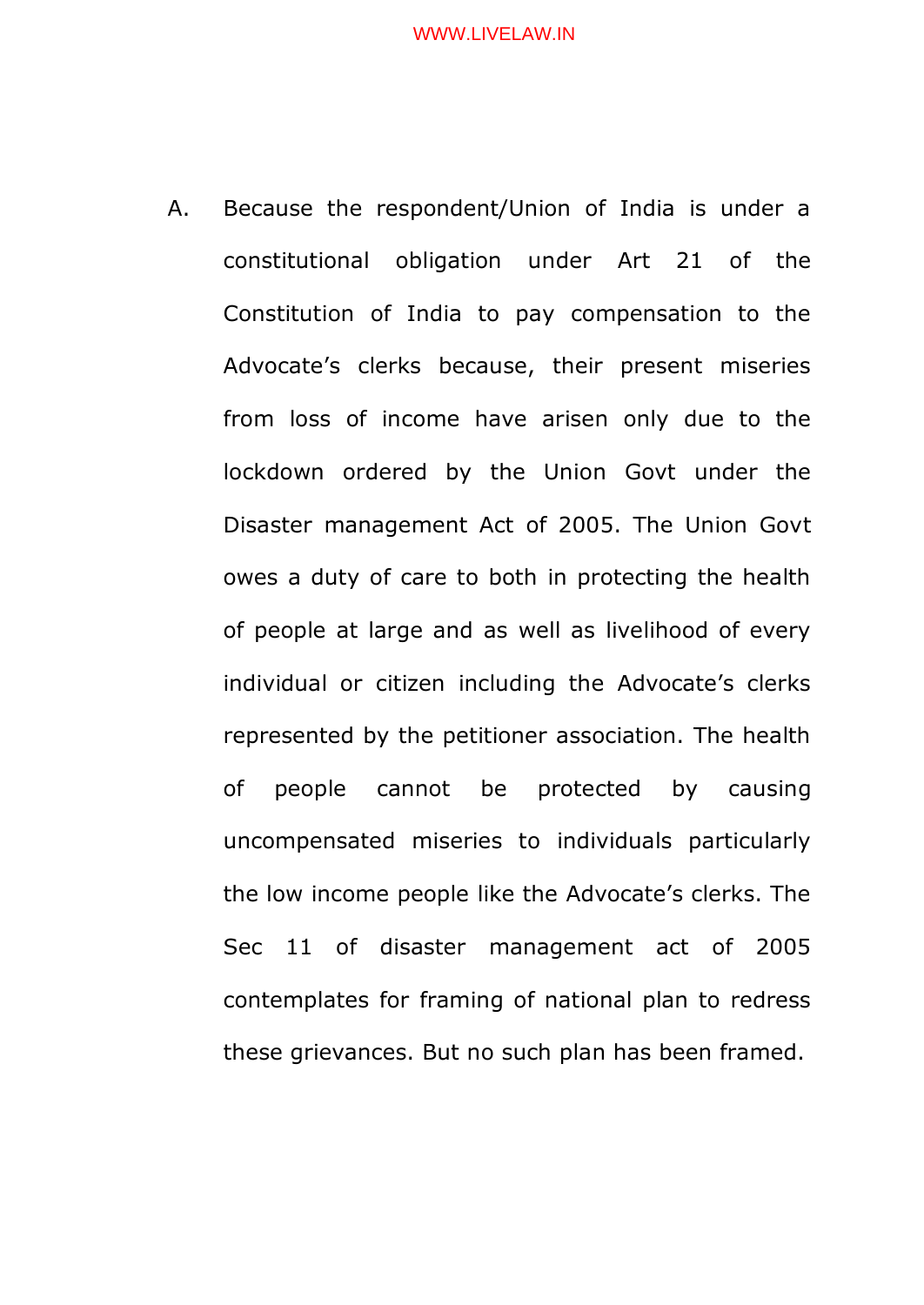B. Because the prevailing situation in the country and more particularly in Delhi) due to outbreak of Covid - 19 has led to deprivation of livelihood of members of the Petitioner Association because there is no regular filing or other judicial work transacted in this Hon'ble Court since 25.03.2020. Only some urgent matters are filed. Due to the fact that the clerks helped the lawyers in filing and it was the major source of livelihood, the members of the Petitioner Association are totally deprived of their livelihood. Some of the clerks, baring a few, have not even being paid the monthly wage. Since the major source of livelihood, namely filing of cases has also been taken away, consequently, most of the clerks are on the verge of penury having absolutely no money to even look after basic facilities, likely health and education of children and even arranging food for their family members. Thus, there is grave violation of the Article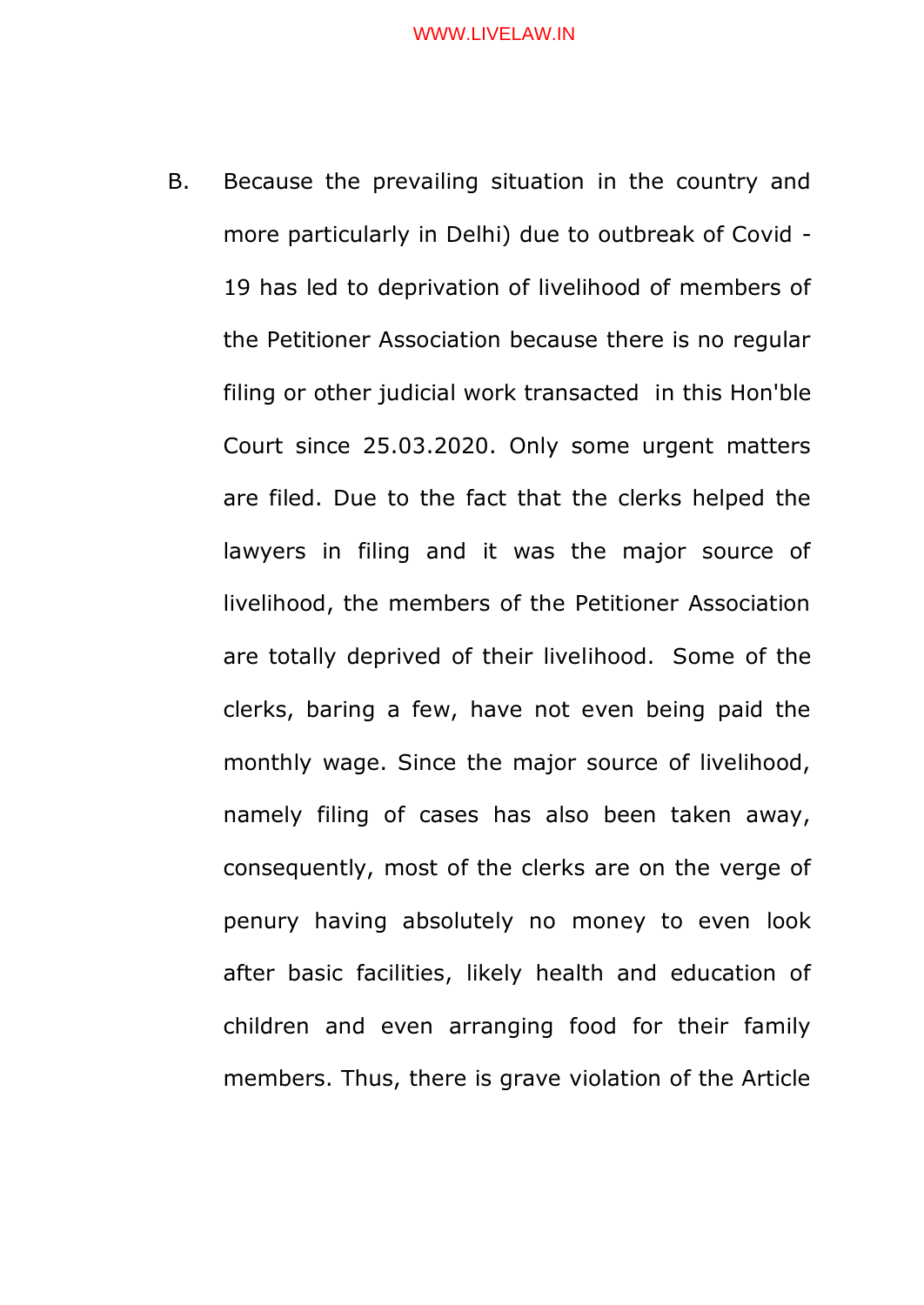21 of the Constitution because of the action / inaction of the Respondents where no alternative has been provided to the persons like the members of the Petitioner Association.

C. Because most of the members of the Petitioner Association are from outside Delhi as well, for this Association expands at National level and is not a State level Association as it serves in the functioning of this Hon'ble Court, which is the Apex court of our Country. There are members from Assam, Orissa, Kerala, Uttarakhand etc., fora India, who are suffering severe hardship which is also being suffered by their aged parents, wife, children etc. There is no hope that normalcy would be restored in the near future and in such a situation, the respondent ought to have taking steps for protecting the right to life and livelihood of the members of the Petitioner Association. Thus, there is violation of Article 21 of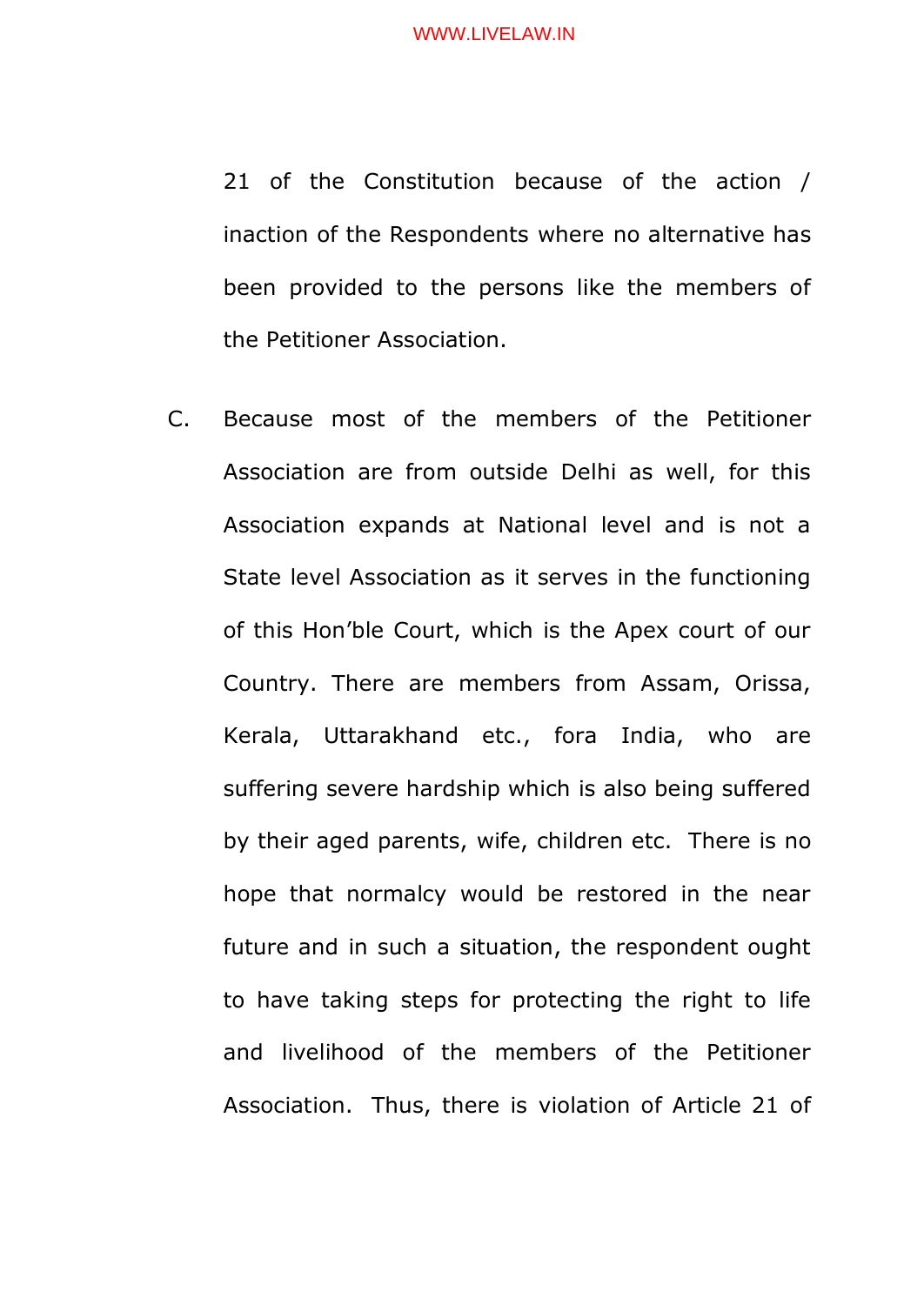the Constitution by deprival of the livelihood of the members of the Petitioner Association and if no action is taken, large number of clerks and their family members would be on verge of death.

D. Because the Respondents herein are under a constitutional obligation under Art 21 of the Constitution of India to pay compensation to the Advocate's clerks because, their present miseries from loss of income have arisen only due to the lockdown ordered by the Union Govt under the Disaster management Act of 2005. The Union Govt owes a duty of care to both in protecting the health of people at large and as well as livelihood of every individual or citizen including the Advocate's clerks represented by the petitioner association. The health of people cannot be protected by causing uncompensated miseries to individuals particularly the low income people like the Advocate's clerks. The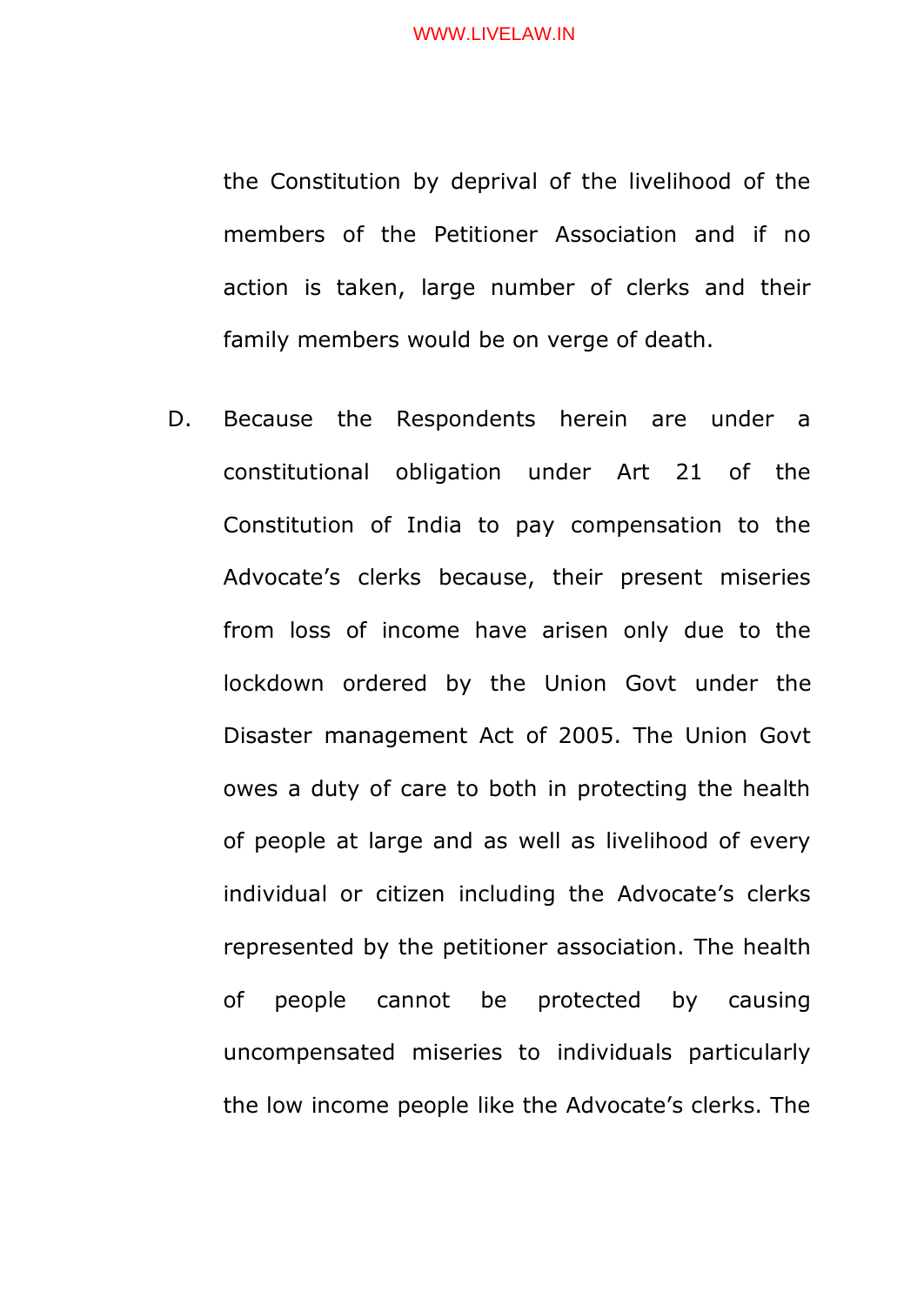Sec 11 of disaster management act of 2005 contemplates for framing of national plan to redress these grievances. But no such plan has been framed.

E. Because the Petitioner Association has tried every means of raising finances for its members by raising a plea / appeal to a few Advocates, but that also did not result in much help as it was in an unofficial manner. The members of the Petitioner Association were hopeful of restoring of normalcy by 01.06.2020, when lock down was lifted, but as per present situation in Delhi and nearby places, there is no possibility of normalcy being restored in the near future to the same level as prior to lock down and thus hardship of the members of the Petitioner Association is likely to continue for at least 2-3 months (if not more).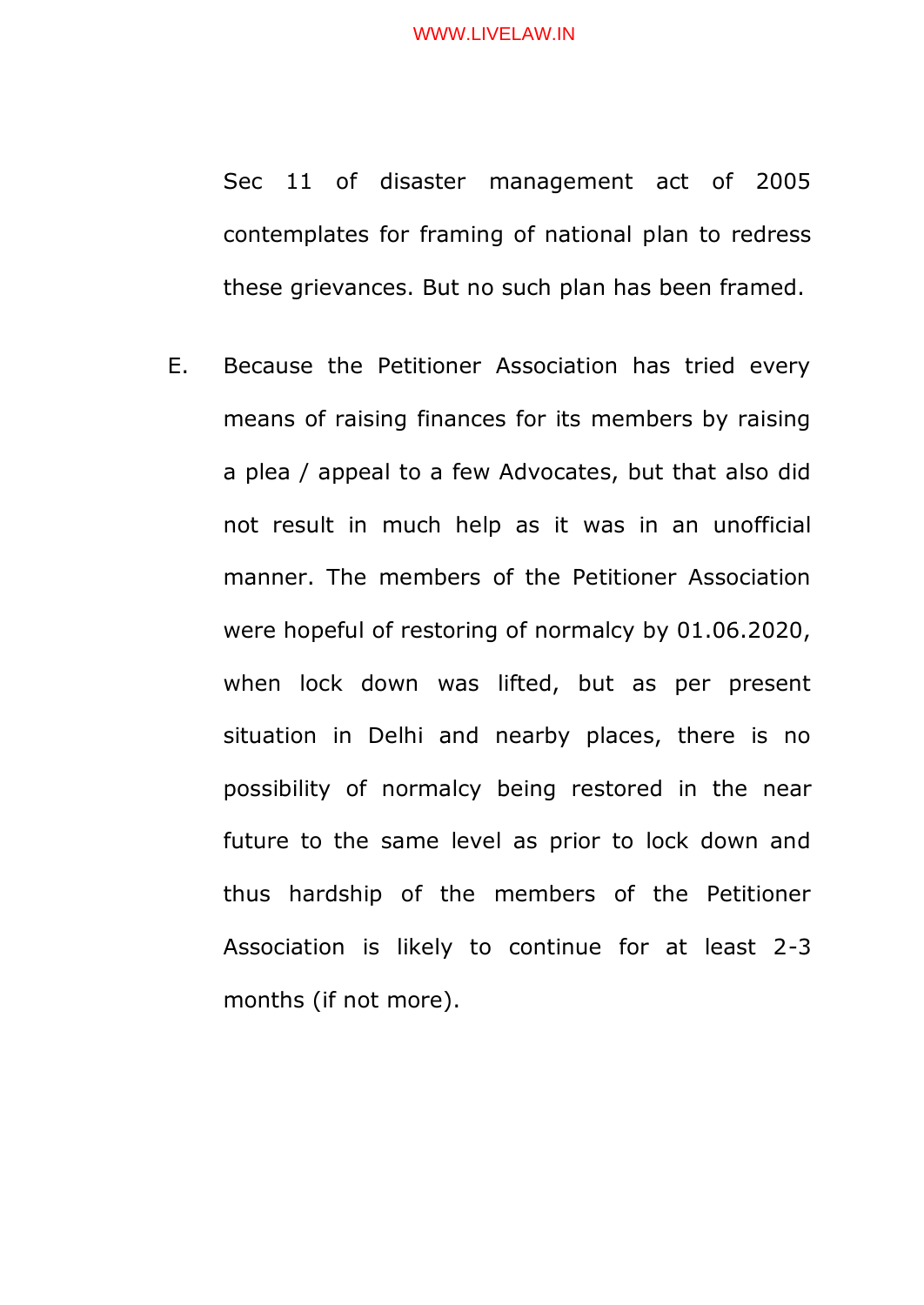- F. Because there has been a duty cast upon the Respondent to raise the standard of living of citizens under Article 47 of the Constitution. Further, Article 38 of the Constitution mandates the State to secure a social order for promotion of welfare of the people. Under Article 39 (a) of Constitution, the State is obliged to secure adequate means of livelihood to all citizens. All these aspects have not been taken into account by the Respondents while issuing notification of lock down and in the present circumstances when due to social distancing measures, it is not possible to hold open court hearings.
- G. Because in this view of the matter, Having no option, or any other method of redress and due to violation of Article 21 of the Constitution, the Petitioner Association is approaching this Hon'ble Court by way of the present Writ Petition for the reliefs prayed herein.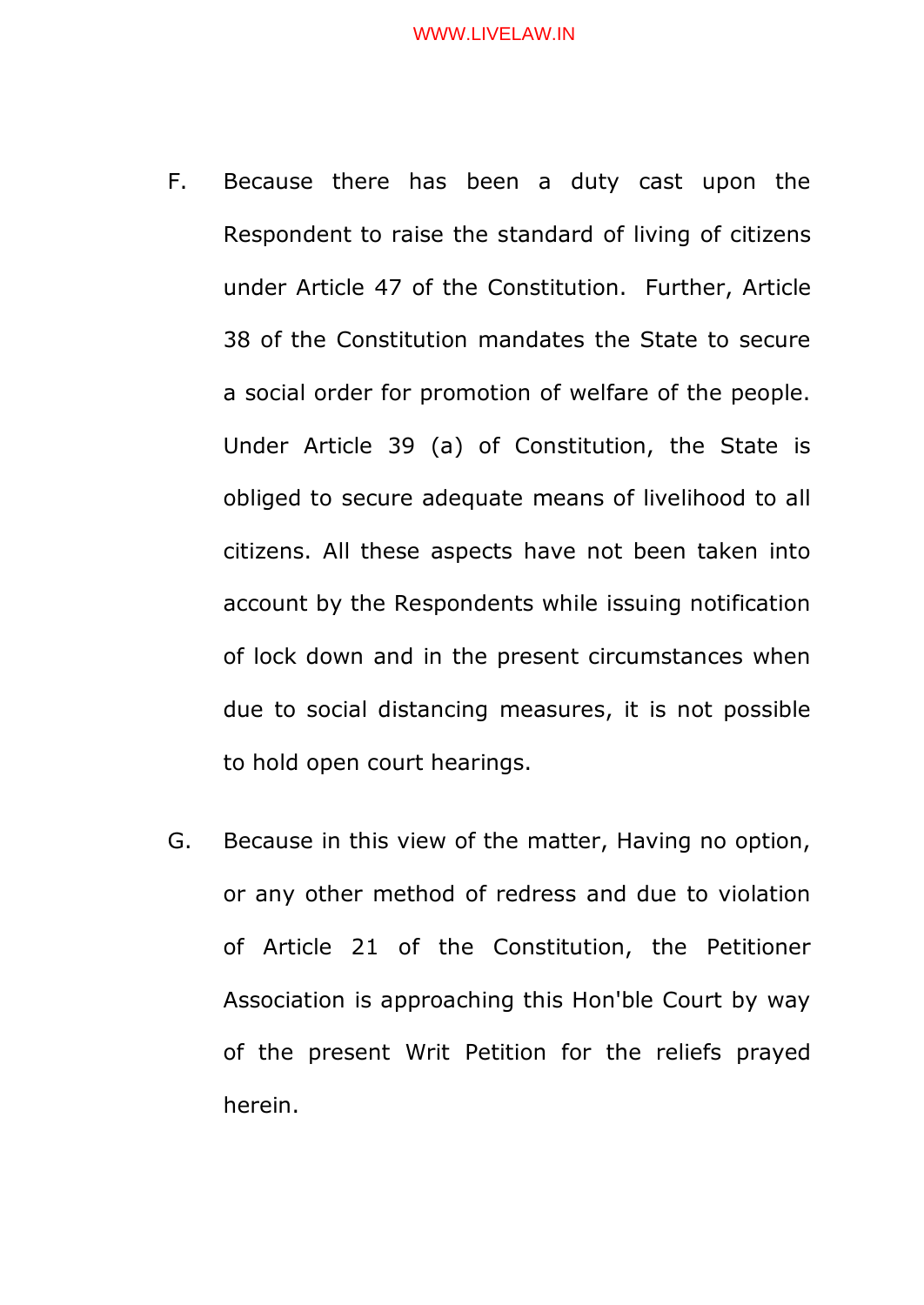### **PRAYER**

It is, therefore, most respectfully prayed that this Hon'ble Court may be graciously pleased to:

- A) Issue a writ of mandamus or any other writ or direction thereby directing the Respondents to disburse a sum of at least Rs.15,000 / as "Maintenance compensation", per month to members of Petitioner Association from the month of June, 2020 onwards till the normalcy in the court proceedings is restored, and/or;
- B) Issue a writ of mandamus or any other writ or direction thereby directing the Respondents to frame a National scheme under Sec 11 of the Disaster management Act of 2005, whereby the terms and amount for ex-gratia compensation must be clearly specified, and/or;